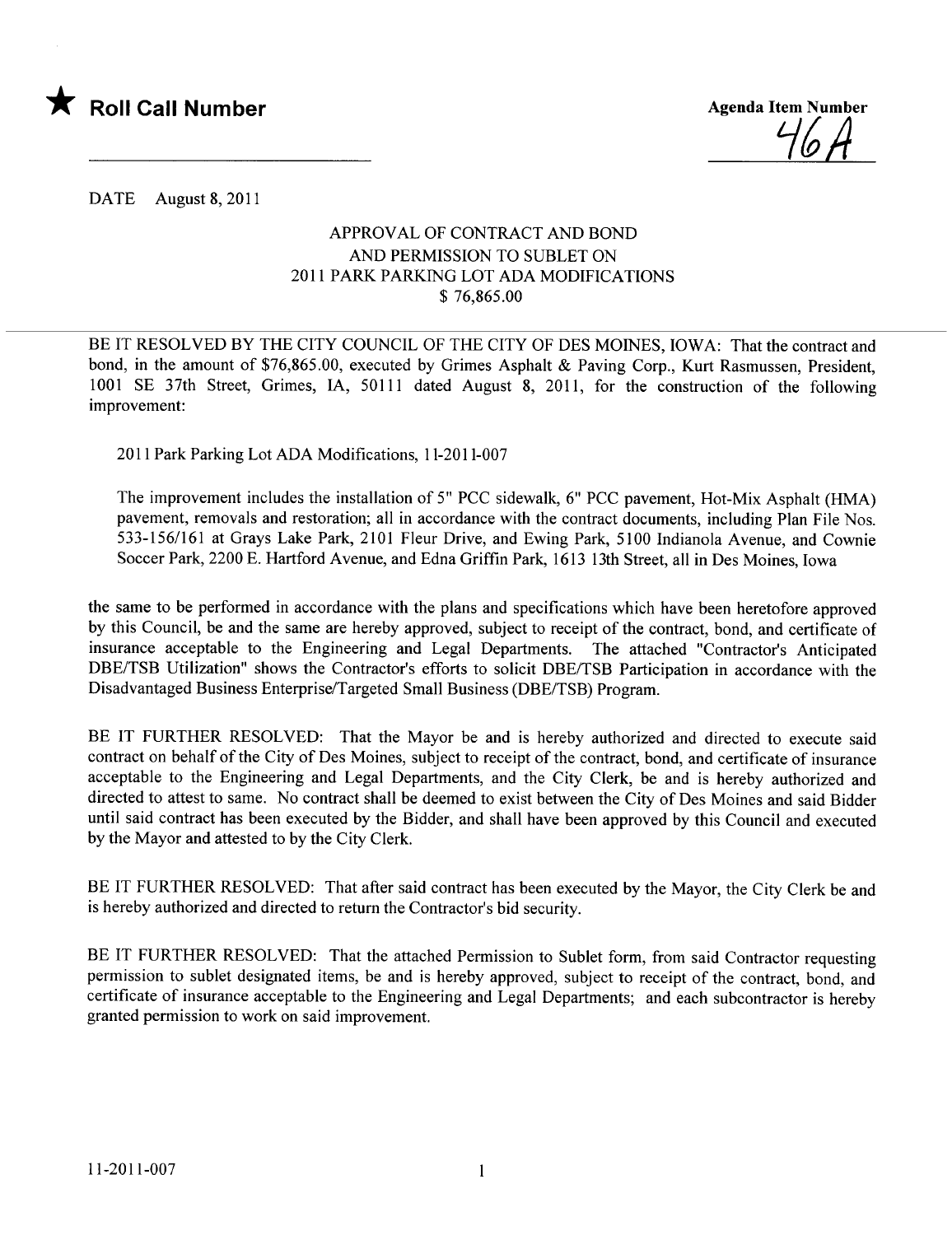

 $1011$ 

DATE August 8, 2011

BE IT FURTHER RESOLVED: That the Des Moines Finance Director is hereby authorized to encumber this contract amount against the funds as identified below, and to acquire Builder's Risk Insurance, if appropriate, for the above referenced improvement.

| (City Council Communication Number | $11-516$ | attached) |
|------------------------------------|----------|-----------|

Moved by to adopt.

 $\gamma$  there are Kathleen Vanderpool FORM APPROVED

Deputy City Attorney

~ Funding Source: 2011-2012 CIP, Page Building - 4, ADA Modifications for Municipal Buildings, BLD042

| <b>COUNCIL ACTION</b> | <b>YEAS</b> | <b>NAYS</b> | <b>PASS</b> | <b>ABSENT</b>   | I, Diane Rauh, City Clerk of said City Council, hereby     |
|-----------------------|-------------|-------------|-------------|-----------------|------------------------------------------------------------|
| <b>COWNIE</b>         |             |             |             |                 | certify that at a meeting of the City Council, held on the |
| <b>COLEMAN</b>        |             |             |             |                 | above date, among other proceedings the above was          |
| <b>GRIESS</b>         |             |             |             |                 | adopted.                                                   |
| <b>HENSLEY</b>        |             |             |             |                 |                                                            |
| <b>MAHAFFEY</b>       |             |             |             |                 | IN WITNESS WHEREOF, I have hereunto set my hand            |
| <b>MEYER</b>          |             |             |             |                 | and affixed my seal the day and year first above written.  |
| <b>MOORE</b>          |             |             |             |                 |                                                            |
| <b>TOTAL</b>          |             |             |             |                 |                                                            |
| <b>MOTION CARRIED</b> |             |             |             | <b>APPROVED</b> |                                                            |
|                       |             |             |             |                 |                                                            |
|                       |             |             |             |                 |                                                            |
|                       |             |             |             | Mayor           |                                                            |
|                       |             |             |             |                 | City Clerk                                                 |